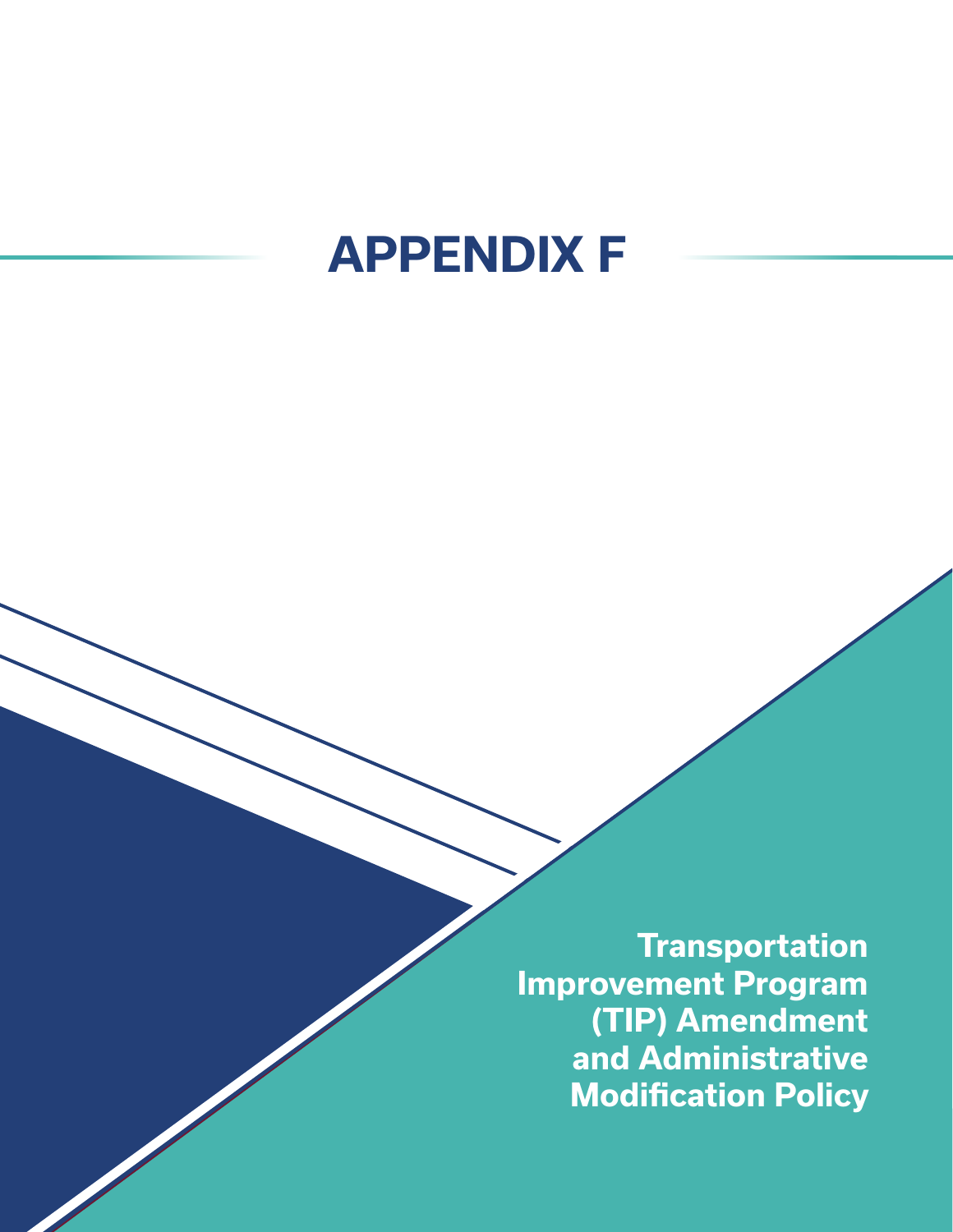## **TRANSPORTATION IMPROVEMENT PROGRAM (TIP) AMENDMENT AND ADMINISTRATIVE MODIFICATION POLICY**

#### **PURPOSE**

This policy outlines the process followed by The Michiana Area Council of Governments (MACOG) to amend the Transportation Improvement Program (TIP), which is consistent with the process used by the Indiana Department of Transportation (INDOT) in amending the Statewide Transportation Improvement Program (STIP).

#### **APPLICATION**

When changes to the TIP are requested, MACOG using the following criteria to determine if the change must be handled as an Amendment or an Administrative Modification. An Amendment is a major change to a project listed in the TIP, including adding or deleting, funding revisions, changes in scope, etc. Amendments require public review and Policy Board approval. Alternatively, an Administrative Modification is a minor change to a project. Modifications do not require public review and are done by MACOG staff when requested. At each Policy Board, Staff presents a list of all Administrative Modifications done in the previous month in order to keep the Policy Board and the Public apprised of changes to the TIP.

*1 Amendment means a revision to a long-range statewide or metropolitan transportation plan, TIP, or STIP that involves a major change to a project included in a metropolitan transportation plan, TIP, or STIP, including the addition or deletion of a project or a major change in project cost, project/project phase initiation dates, or a major change in design concept or design scope (e.g., changing project termini or the number of through traffic lanes or changing the number of stations in the case of fixed guideway transit projects). Changes to projects that are included only for illustrative purposes do not require an amendment. An amendment is a revision that requires public review and comment and a redemonstration of fiscal constraint. If an amendment involves "non-exempt" projects in nonattainment and maintenance areas, a conformity determination is required. – 23 CFR §450.104*

*2 Administrative modification means a minor revision to a long-range statewide or metropolitan transportation plan, Transportation Improvement Program (TIP), or Statewide Transportation Improvement Program (STIP) that includes minor changes to project/project phase costs, minor changes to funding sources of previously included projects, and minor changes to project/project phase initiation dates. An administrative modification is a revision that does not require public review and comment, a redemonstration of fiscal constraint, or a conformity determination (in nonattainment and maintenance areas). – 23 CFR §450.104*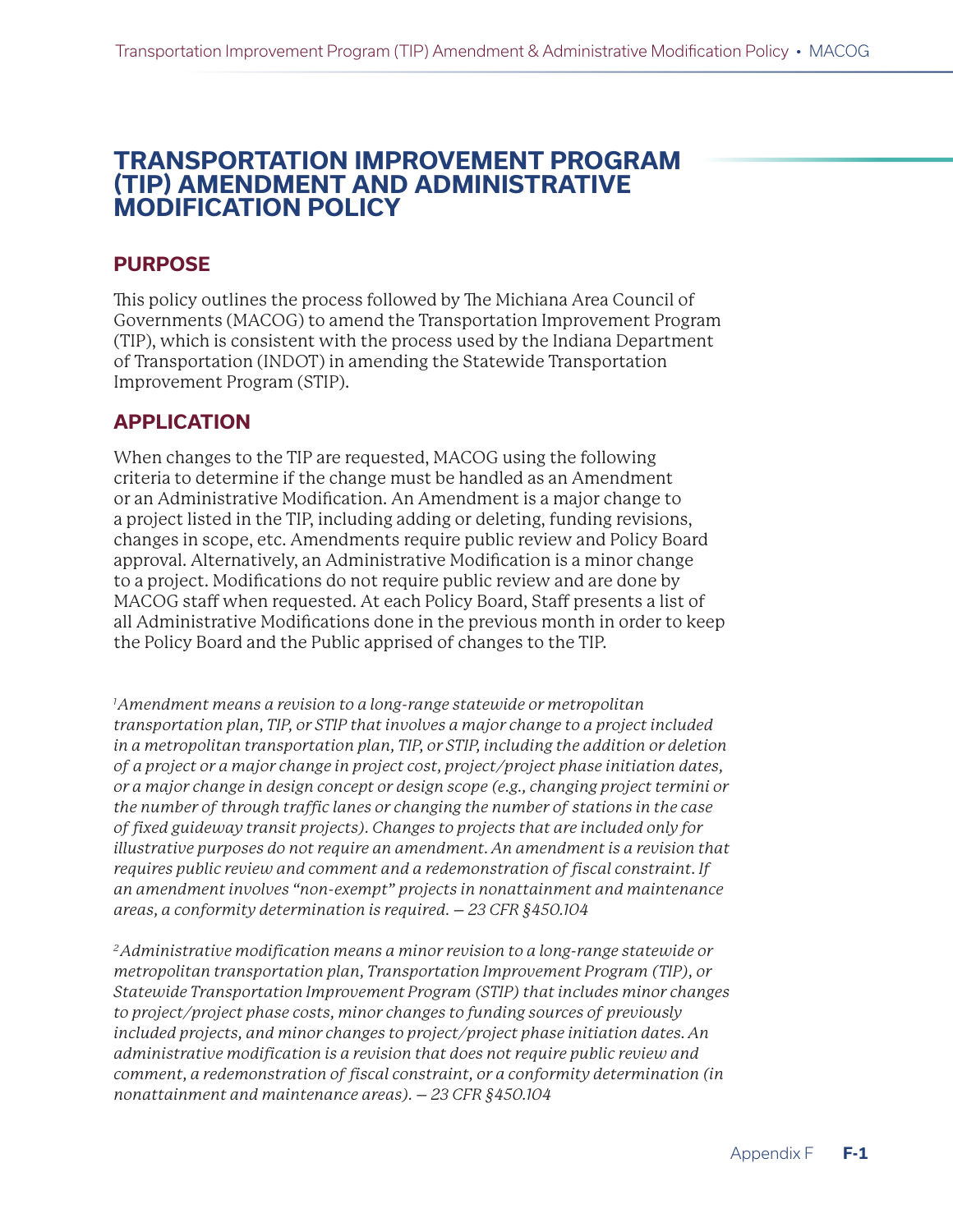#### **CRITERIA**

A key feature in documenting the process is to have a clear criteria guiding the decision to process a TIP change as an amendment or as an administrative modification. Table A below outlines the type of changes and how which process will be used.

| Table A: TIP Amendment and Administrative Modification Criteria                                                                        |                                              |                  |
|----------------------------------------------------------------------------------------------------------------------------------------|----------------------------------------------|------------------|
| If the change is:                                                                                                                      | <b>Administrative</b><br><b>Modification</b> | <b>Amendment</b> |
| <b>Addition</b>                                                                                                                        |                                              |                  |
| Adding a new project to TIP.                                                                                                           |                                              | X                |
| Adding a new phase for a project to TIP.                                                                                               |                                              | X                |
| Adding "grouped projects" (See Below)                                                                                                  | X                                            |                  |
| <b>Deletion</b>                                                                                                                        |                                              |                  |
| Deleting a project to TIP.                                                                                                             |                                              | X                |
| Deleting a phase for a project to TIP.                                                                                                 |                                              | X                |
| <b>Fiscal Years</b>                                                                                                                    |                                              |                  |
| Move a project to another fiscal year in the TIP.                                                                                      | X                                            |                  |
| Moving any identified project phase programmed for a<br>previous year into a new TIP.                                                  | X                                            |                  |
| <b>Scope</b>                                                                                                                           |                                              |                  |
| Changing project length by $\frac{1}{2}$ mile or more.                                                                                 |                                              | X                |
| Changing project length by less than a 1/2 mile.                                                                                       | X                                            |                  |
| Splitting or combining projects without modifying the original<br>project intent.                                                      | X                                            |                  |
| Changing or clarifying elements of a project description with<br>no change in funding and without altering original project<br>intent. | X                                            |                  |
| <b>Funding</b>                                                                                                                         |                                              |                  |
| Moving a project from one funding category to another, with<br>no impact to fiscal constraint.                                         | X                                            |                  |
| Increasing/Decreasing project funding by 31% or more.                                                                                  |                                              | $\mathbf X$      |
| Increasing/Decreasing project funding by less than 31%, with<br>no impact to fiscal constraint.                                        | $\mathbf X$                                  |                  |
| <b>Corrections</b>                                                                                                                     |                                              |                  |
| Correcting minor data entry and typographical errors.                                                                                  | $\mathbf X$                                  |                  |